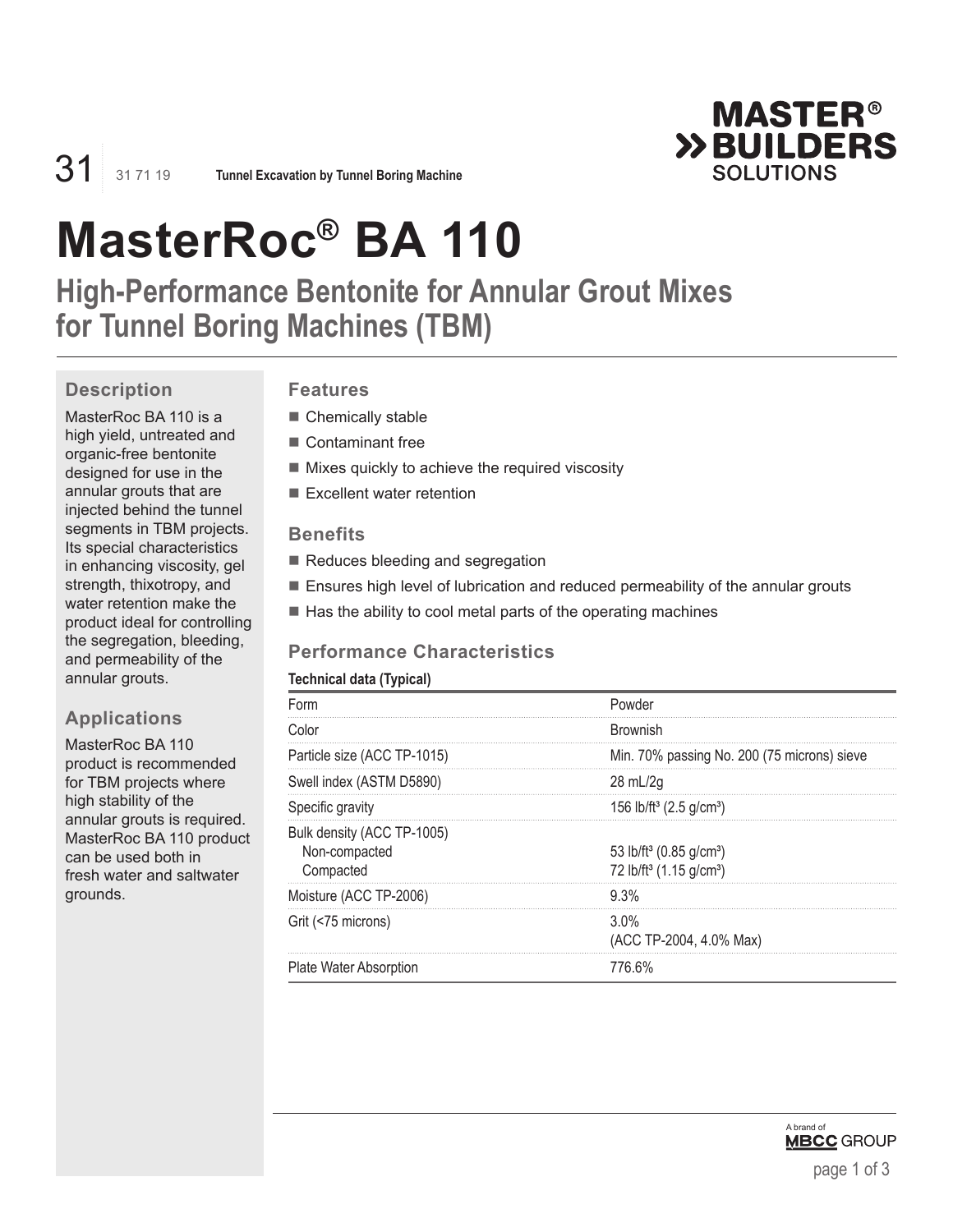### **Guidelines for Use**

**Dosage and Application Procedure:** MasterRoc BA 110 product can be used in the range of 60 - 75 lb/yd<sup>3</sup> (35 - 45 kg/m<sup>3</sup>) of annular grout for TBM applications. Actual dosage rate of MasterRoc BA 110 product may vary, depending on the ground characteristics and the specific viscosity requirement for the applications. Lab testing prior to the application is highly recommended in order to optimize the mix design of the annular grout. With the above recommended dosage range, performance characteristics of the annular grout mix are expected to be in the following ranges:

| Bleeding             | <5% at 24 h      |
|----------------------|------------------|
| Marsh Cone viscosity | 30 - 45 s at 1 h |

To ensure proper mixing with cement and admixtures, it is recommended that MasterRoc BA 110 product be prehydrated 4 hours before using and to ensure proper hydration of MasterRoc BA 110 product, it is necessary to impart enough turbulence or shear during mixing.

#### **Storage and Handling**

**Storage Temperature and Shelf Life:** MasterRoc BA 110 product must be stored in the original packaging in a clean, dry area and must be protected from exposure to moisture. A loss of rheological and filtrate properties may result if the product is not stored as recommended. When properly stored, MasterRoc BA 110 product has a minimum shelf life of 12 months.

**Safety:** Standard precautions for handling chemical products should be observed. Avoid eye and skin contact and wear gloves and safety goggles. If contact occurs, rinse with plenty of water. In case of eye contact, seek medical advice. For further information, refer to the Safety Data Sheet.

## **Packaging**

MasterRoc BA 110 product is supplied in 2000 lb (907 kg) and 3800 lb (1724 kg) supersacks, or in bulk.

#### **Related Documents**

Safety Data Sheets: MasterRoc BA 110 product

### **Additional Information**

For additional information on the MasterRoc BA 110 product, contact your local sales representative.

*Master Builders Solutions, a brand of MBCC Group, is a global leader of innovative chemistry systems and formulations for construction, maintenance, repair and restoration of structures. The Admixture Systems business provides advanced products, solutions and expertise that improve durability, water resistance, energy efficiency, safety, sustainability and aesthetics of concrete structures, above and below ground, helping customers to achieve reduced operating costs, improved efficiency and enhanced finished products.* 

*Utilizing worldwide resources, the Master Builders Solutions community of experts are passionate about providing solutions to challenges within all stages of construction, as well as the life cycle of a structure. At Master Builders Solutions we create sustainable solutions for construction around the globe.*